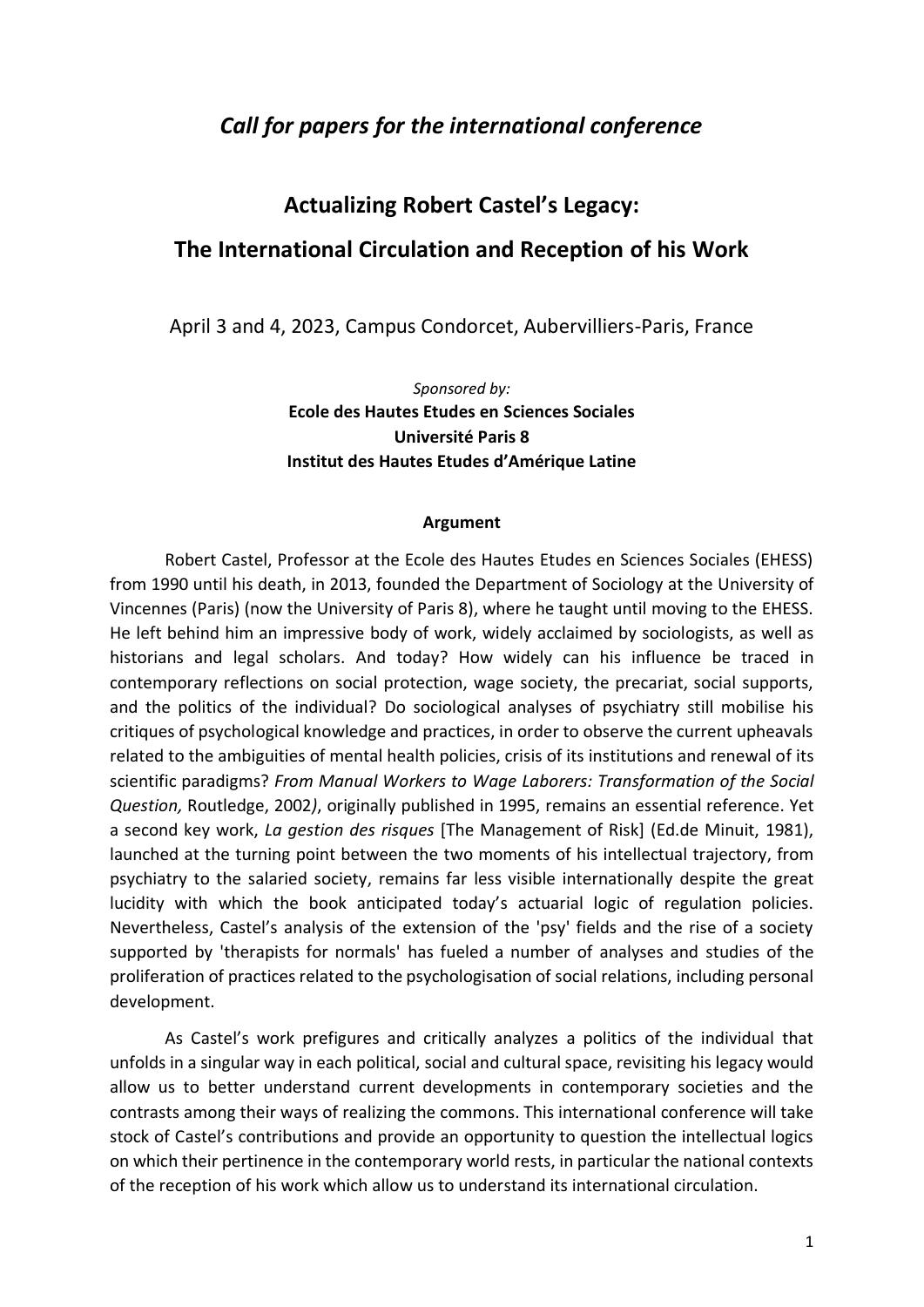Examining the decade since his death will allow us to begin to take stock of the reception of his work, especially how it has been transmitted and mobilised in academic and political spaces beyond France. Framing this at the international level allows us to shift focus and fill a gap. If Latin America, where he was regularly invited, was undoubtedly the continent most attentive to his work during his lifetime, what about elsewhere? Above all, what about today? Where are his works still read? And for what purpose? How has his work contributed to generating innovative work?

### **Topics**

The present Call for participation in this international conference on the status of Robert Castel's work today is intended for researchers and scholars from outside France, who could propose several types of contributions.

1) Contributions to the study of the **international reception of Robert Castel's work**. These contributions should review the logics of intellectual circulation starting from local situations which help researchers understand the political and social logics underlying the differences in how Castel's thought has travelled. International colleagues might present the regional or local specificities that favour or hinder exchanges around his work. Analyses of the situations and specificities of local reception would be of interest, as well as testimonies of researchers who have played a role in the dissemination of his work.

Other contributions to the colloquium topics might include: a) work and social welfare, b) social work, c) the psychologisation of social relations, d) sociability and the family in informal supports (*protection rapprochée*).

- 2) How might Castel's writings on **work and social protection** shed light on research in areas relevant to a specific country? The aim is to contribute to a general reflection on the disintegration of wage societies by enrolling more local or national studies so as to assess the current relevance of this concept, and more broadly of the foundations of Castel's thinking on the centrality of how structures individuals. Is his thinking on the wage-earning system still relevant, given the upheavals in the world of work today, such as the development of the gig economy?
- 3) Are Castel's thoughts on **social interventions** still relevant in view of the profound transformations of social work? Taking into account national contexts allows us to analyse the wide spectrum in types of social interventions that rebalance market logics, help the poor or accompany people in difficulty. Contributions from different social work cultures (faith-based, community organization traditions, market logics, other participative and citizen types...) will allow further development of these proposals.
- 4) Castel's works on psychiatry and psychoanalysis have been strongly associated with the context of the institutional critique of the 1970s, including Deleuze and Guattari's antipsychiatry in France, the democratic psychiatry movement in Italy, and the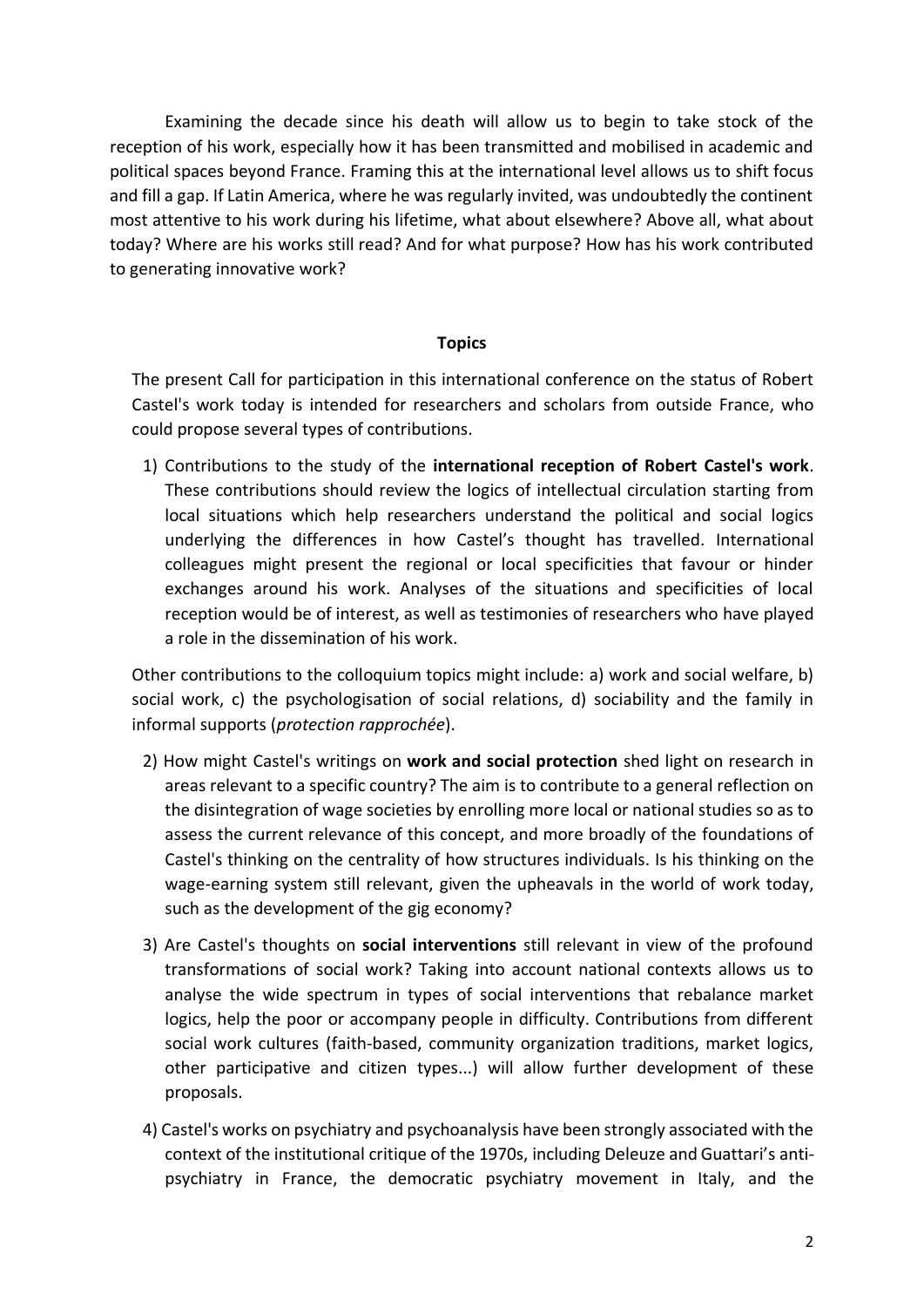Foucauldian critique of knowledge-power relations. It is in fact this these allowed him envision **the extension of the 'psy' domains and the psychologisation of social relations**, and his work continues to be mobilised around these questions. The spread of the 'psy' phenomenon is today visible everywhere, and research on the areas it penetrates, such as personal development and well-being, have contributed to the renewal of the sociology of the individual and social supports. How might Castel allow us to think about the ways in which individuals are led to govern their behavior today? International research on how they create injunctions as to the individual, which feed illusions like self-sufficiency and the entrepreneurial self, will allow us to compare and contrast perspectives of this knowledgeable area of the social sciences.

5) Castel deployed a research programme on the different areas of disaffiliation, particularly on the **importance of sociabilities and the family**, which contribute to **kin welfare and supports** *("protection rapprochée"*); i.e. those provided by close relatives. He undoubtedly encountered less visible and more fragile solidarities, choosing to dedicate his work and interventions to the defense of rights and status, ignoring the importance of gender issues. Research on the more informal forms of social support has developed considerably in recent years, particularly with the growth of studies on care. In this area, international proposals could revisit the relevance of Castel's work to empirical research on the family dynamics of concrete support for individuals, and how they are deployed in very contrasting worlds. Intersections and connections too often eluded in the French context, mighy be proposed, including gender studies and care studies, as well as intersectional issues.

#### **Modalities**

Paper proposals submitted by international colleagues in different intellectual contexts are due by **May 31, 2022**. They should in French or English, no more than 750 word and sent to [colloquecastel2023@gmail.com](mailto:colloquecastel2023@gmail.com) In addition to presenting argument and clearly emphazing which of the above topics it falls under, the proposals should include a presentation of the authors and context (academic, disciplinary, research field, method...) in which they use Castel's work.

In order to be able to translate completed papers into French and English before the conference, the papers (4,500 words with a 450 words abstract) must be received by **February 28, 2023**. Papers and discussions of the conference can be followed with translation (French/English).

Meals will be provided. We are hoping to be able to provide at least some accommodation. Participants or their institutes, however, must provide be responsible for transportation.

Publications will be developed from the conference.

For questions or information, please contact: [colloquecastel.2023@gmail.com](mailto:colloquecastel.2023@gmail.com)